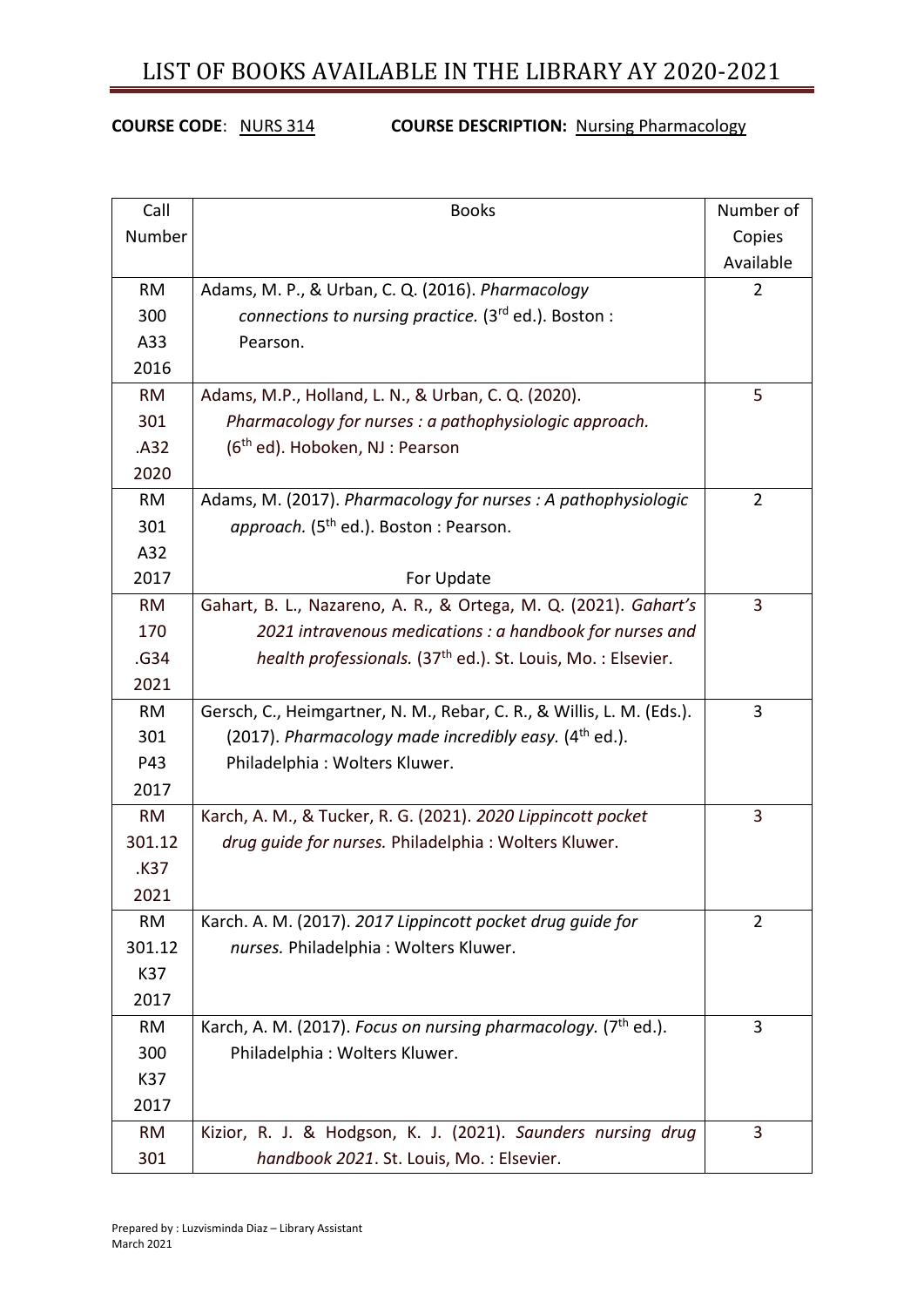| K59.       |                                                                                |                |
|------------|--------------------------------------------------------------------------------|----------------|
| 2021       |                                                                                |                |
| <b>RM</b>  | Lilley, L. L., Collins, S. R., & Snyder, J. S. (2020). Study guide             | 3              |
| 301        | for pharmacology and the nursing process. (9 <sup>th</sup> ed).                |                |
| .L55       | St. Louis, MO: Elsevier.                                                       |                |
| 2020       |                                                                                |                |
| <b>RM</b>  | Nursing 2021 drug handbook. (41 <sup>st</sup> ed.). (2021). Philadelphia, PA : | 3              |
| 301.12     | <b>Wolters Kluwer</b>                                                          |                |
| <b>N87</b> |                                                                                |                |
| 2021       |                                                                                |                |
| <b>RM</b>  | Nursing 2020 drug handbook. (2020). (40 <sup>th</sup> ed.). Philadelphia, PA   | 3              |
| 301.12     | : Wolters Kluwer Health/LWW                                                    |                |
| <b>N87</b> |                                                                                |                |
| 2020       |                                                                                |                |
| <b>RM</b>  | Nursing 2016 drug handbook. (2016). (36 <sup>th</sup> ed.). Philadelphia, PA   | 5              |
| 301        | : Wolters Kluwer                                                               |                |
| <b>N87</b> |                                                                                |                |
| 2016       |                                                                                |                |
| <b>RM</b>  | Skidmore-Roth, L. (2021). Mosby's 2021 nursing drug reference.                 | 3              |
| 301.12     | $(34th e.).$ Elsevier/Mosby.                                                   |                |
| .S55       |                                                                                |                |
| 2021       |                                                                                |                |
| <b>RM</b>  | Skidmore-Roth, L. (2018). Mosby's 2018 nursing drug                            | $\overline{2}$ |
| 301.12     | reference. (31 <sup>st</sup> ed.). St. Louis, Missouri : Elsevier/Mosby.       |                |
| <b>S55</b> |                                                                                |                |
| 2018       |                                                                                |                |
| <b>RM</b>  | Turley, S. M. (2016). Understanding pharmacology for health                    | 2              |
| 300        | professionals. (5 <sup>th</sup> ed.). Boston : Pearson.                        |                |
| T87        |                                                                                |                |
| 2016       |                                                                                |                |
| RC         | Tusaie, K., & Ftizpatrick, J. J. (Eds.). (2017). Advanced practice             | $\overline{2}$ |
| 440        | psychiatric nursing: integrating psychotherapy,                                |                |
| A38        | psychopharmacology, and complementary and alternative                          |                |
| 2017       | approaches across the lifespan. (2 <sup>nd</sup> ed.). New York, NY :          |                |
|            | Springer.                                                                      |                |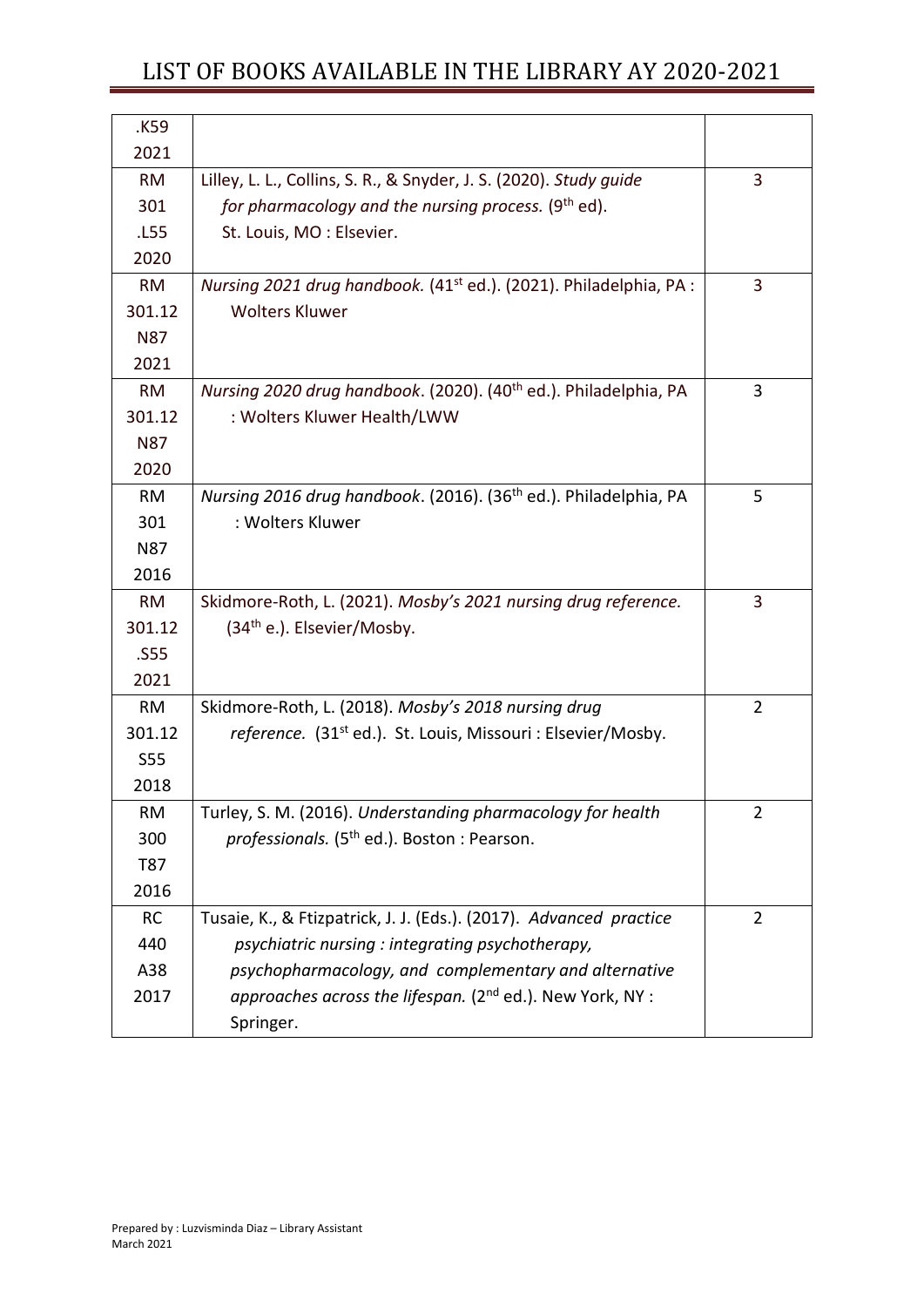| Call        | <b>Books</b>                                                 | Number of |
|-------------|--------------------------------------------------------------|-----------|
| Number      |                                                              | Copies    |
|             |                                                              | Available |
| <b>RM</b>   | Adams, P. M., Holand, L. N., & Bostwick, P.M. (2014).        | 25        |
| 301         | Pharmacology for nurses : a pathophysiologic                 |           |
| A32         | approach. (4 <sup>th</sup> ed.) NJ : Pearson.                |           |
| 2014        |                                                              |           |
| <b>RM</b>   | Adams, M. P., Holland, L. N., & Bostwick, P. M. (2011).      | 25        |
| 301         | Pharmacology for nurses : a pathophysiologic                 |           |
| A32         | approach (3rd ed.). Upper Saddle River, N.J. :               |           |
| 2011        | Pearson Prentice Hall.                                       |           |
| RM          | Adams, M.P., Holland, L.N., & Bostwick, P.M.(2009).          | 15        |
| 301         | Pharmacology for nurses: A Pathophysiologic                  |           |
| A32         | approach (2 <sup>nd</sup> ed.). Pearson International ed.    |           |
| 2009        | Upper Saddle River, N.J.: Pearson Prentice Hall.             |           |
| <b>RM</b>   | Adams, M.P., Holland, L.N., & Bostwick, P.M.(2008).          | 16        |
| 301         | Pharmacology for nurses: A Pathophysiologic                  |           |
| A32         | approach (2 <sup>nd</sup> ed.). Upper Saddle River, N.J.:    |           |
| 2008        | Pearson Prentice Hall.                                       |           |
| <b>RM</b>   | Adams, M.P., & Koch, R.W. (2010). Pharmacology               | 5         |
| 300         | connections to nursing practice. Upper Saddle                |           |
| A33         | River, N.J.: Pearson.                                        |           |
| 2010        |                                                              |           |
| <b>MSNM</b> | Edmunds, M. W., & Mayhew, M. S. (2014).                      | 5         |
| <b>RM</b>   | Pharmacology for the primary care provider.                  |           |
| 301.28      | (4 <sup>th</sup> ed.). St. Louis, Missouri : Elsevier/Mosby. |           |
| E36         |                                                              |           |
| 2014        |                                                              |           |
| <b>RM</b>   | Howland, R.D., & Mycek, M.J. (2006). Lippincott's            | 7         |
| 301.14      | illustrated reviews: Pharmacology. Philadelphia:             |           |
| P47         | Lippincott Williams & Wilkins.                               |           |
| 2006        |                                                              |           |
| <b>RM</b>   | Katzung, B.G. (2009). Basic and clinical pharmacology        | 5         |
| 301.28      | (11th ed.). McGraw-Hill.                                     |           |
| <b>B38</b>  |                                                              |           |
| 2009        |                                                              |           |
| <b>RM</b>   | Katzung, B.G.(2004). Basic and clinical pharmacology.        | 3         |
| 300         | (9 <sup>th</sup> ed.). Boston: McGraw-Hill.                  |           |
| <b>B37</b>  |                                                              |           |
| 2004        |                                                              |           |
| <b>MSNM</b> | Kizior, R. J., & Hodgson, B. B. (2015). Saunders nursing     | 5         |
| <b>RM</b>   | drug handbook. St. Louis, Missouri :                         |           |
| 301         | Elsevier/Saunders.                                           |           |
|             |                                                              |           |

### OTHER REFERENCES COPYRIGHT 2015 AND BELOW